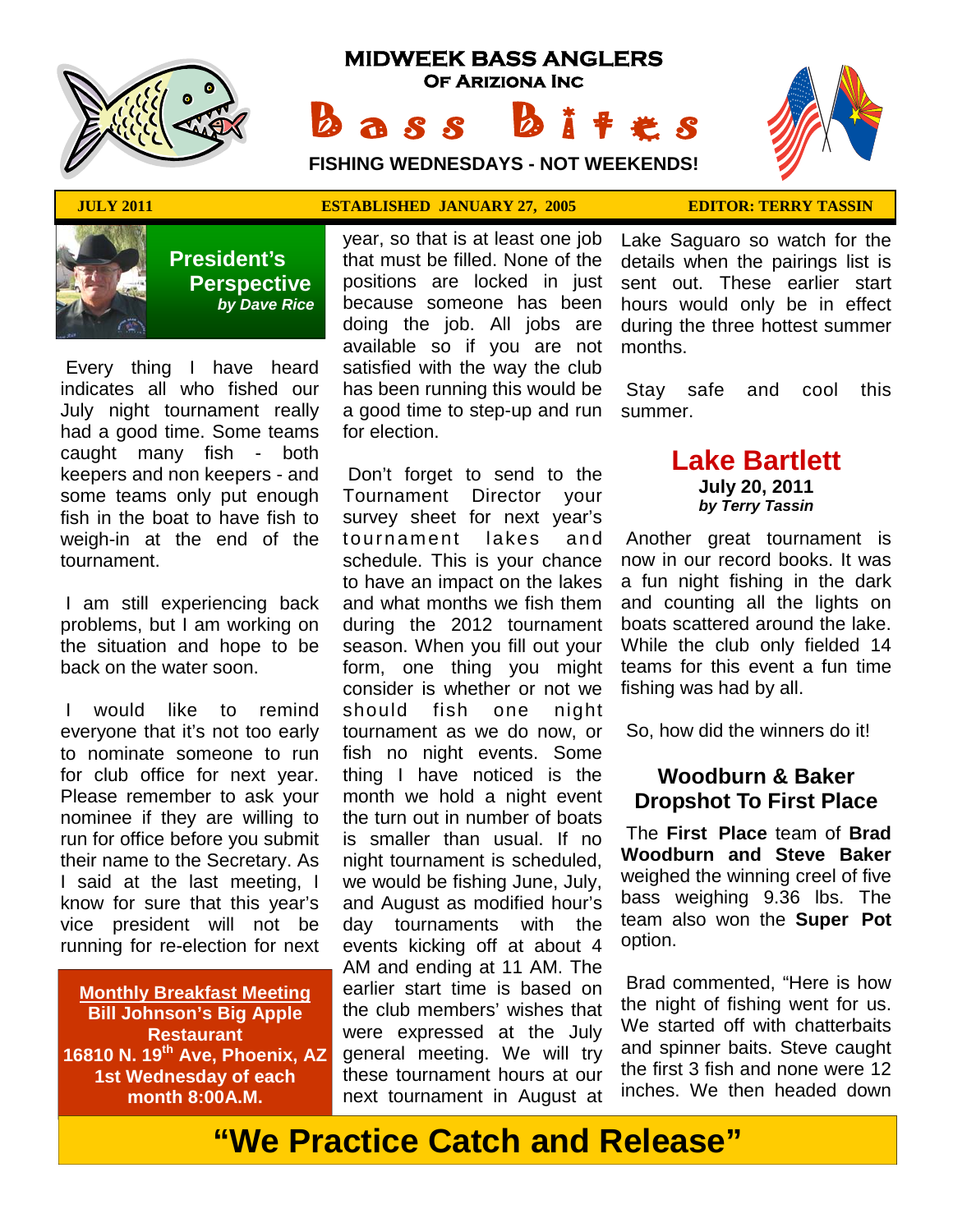by the dam and got 2 more fish that would not measure. We then ran to Bartlett flats and put 2 small keepers in the boat. Headed to yellow cliffs and got 2 more that would not keep. So with only 2 keepers in the boat and it is now dark we pulled out the drop shot rigs and used 6 inch Roboworm Murray's Classic Craw and fished from the marina to the dam. We had the boat in 35 feet of water casting into 15 feet and working it out to 25 feet; we only caught 4 fish but they were better fish. That was our night and I'm sticking to it!"

 Steve added, "First of all I would like to thank everyone in the club for making me feel welcome. It was awesome fishing with Brad. When the bite slowed down for us there were always funny stories to fill the time. I will never forget the drain plug story! Ha-ha. We didn't catch many fish but the

# **Next Meeting Next Tournament**

Our next club general meeting is scheduled for **Wednesday, 3 August** starting at 8:00 AM, at Bill Johnson's Big Apple Restaurant, 16810 N. 19th Ave (just south of Bell Road on 19th Ave on the west side of the avenue). We hope you will come early and have breakfast together.

The next club point tournament will be a day event at **Lake Saguaro** on **17 August 2011.**  Club launch headquarters and weigh-in location will be announced. Tournament hours are **4 AM to 11 AM.**

fish we did catch were all quality fish. The two baits that paid off for me were white/chartreuse spinner bait and morning dawn hologram drop shot worms.



*1st Place Steve Baker & Brad Woodburn* 

 The fish that we caught were mostly in deeper water and Brad was quick to fizz them to keep them alive. The locations that we fished were mostly near the marina with one quick drive before dark up river."

# **Robo Worms Take Poe & Durben To Second Place Finish**

 In **Second Place** the team of **Mark Poe & Mark Durben**  finished with 8.65 lbs for their five bass.



# **Lou Hirlemann & Ernie Arvizu Fish Plastics For 3rd Place**

**Team Lou Hirlemann & Ernie Arvizu** weighed five bass for 8.38 pounds and took home **Third Place** honors.



*2nd Place Mark Poe & Mark Durben 3rd Place* 

Mark Durben provided this



*Lou Hirlemann & Ernie Arvizu* 

Lou and Ernie had fun fishing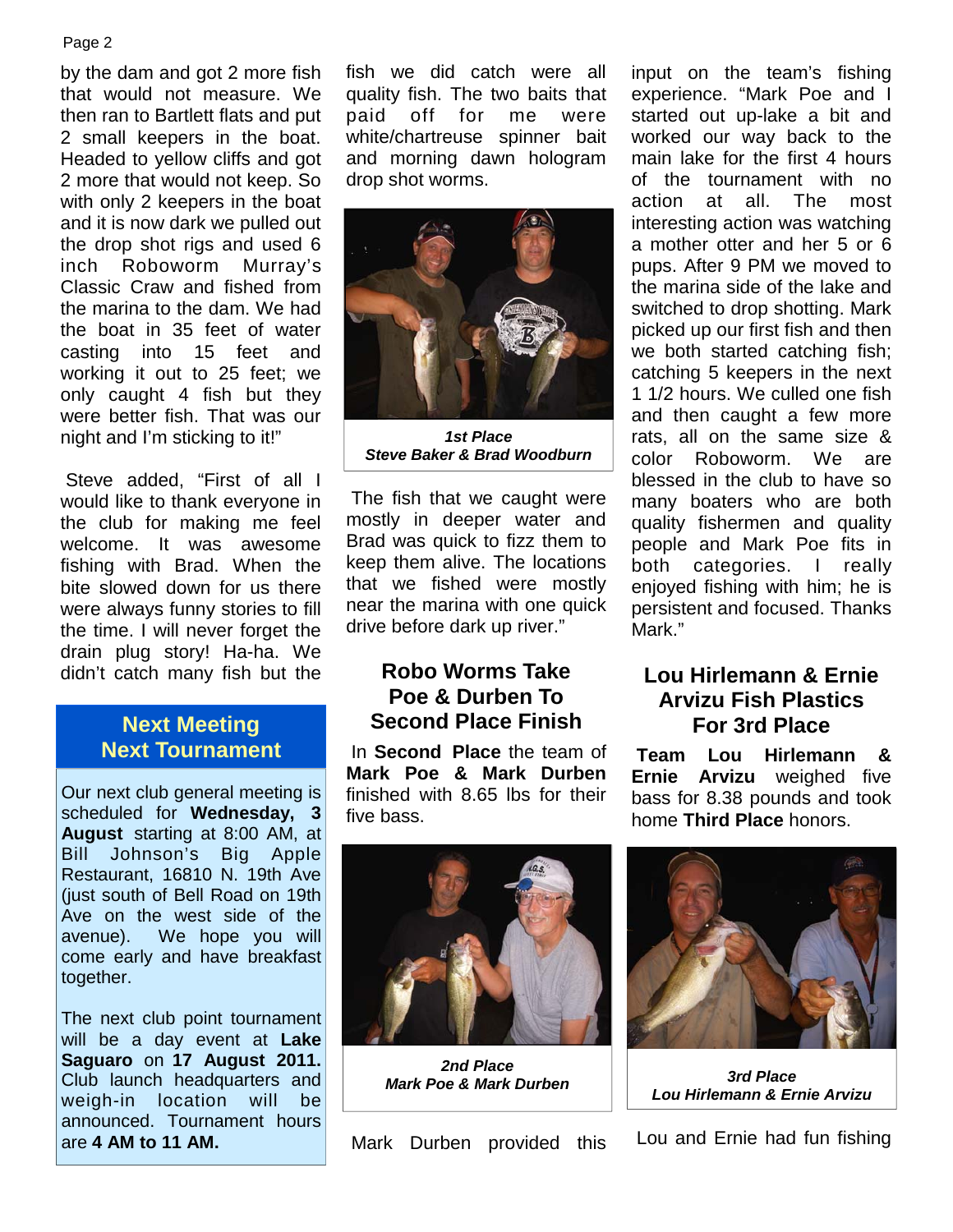together. Lou said "I had a great time fishing with Ernie; we caught our fish on plastics all in a 1/2 mile stretch of bank. I started the big motor twice; once to get there and once to get back to the ramp. I am leaving to work and fly fish, hike, and bike for about 6 weeks at the Four Seasons in Vail Colorado. See you all in September."

# **Terry Tassin & Brian Jacobson Jig Up Biggest Bass Of Event**

 The team of **Terry Tassin & Brian Jacobson** weighed four bass for this event. Luckily one of those bass weighed 3.56 lbs which turned out to be good enough for **1st Place Big Bass** honors.



*1st Place Big Bass Terry Tassin & Brian Jacobson*

 Terry said, "There we were watching out for the rain storm that threatened the lake and wondering if we would have to take shelter from the lightning in the marina. When all of a

#### **Membership**

As of July22, 2011 the Midweek Bass Anglers of Arizona consists of 82 active members.

sudden on one cast of a watermelon colored ½ ounce jig the thoughts of the storm were put aside in order to bring in the biggest bass we hooked up with during the tournament. We were fishing the rock wall near the marina, I throwing the jig and Brian fishing a drop shot rig. The boat was in 35 feet of water and we were casting to the rocks and working the bait back slowly to the boat. As I lifted the jig gently over a large rock in about 25 feet of water I felt a pull and I pulled back. What came up was a sweet 3.58 lb bass. It was just too bad we could not put a fifth keeper bass in the live well that night. We finished up with only four keepers but it was still a fun night. Fishing with Brian Jacobson is always an experience to be looked forward to. Too bad that was our second time fishing together this season; now I can't be drawn with Brian again this year. Looking forward to fishing with you next year

Brian."

# **Tony Medina & Rich Lapointe T-Rig 2nd Place Big Bass**

 Tony said, "After fishing all over the lake and trying just about every lure in the boat, we finally wound-up near the Yellow Cliffs where I fished a Texas rig with a 3/16 oz weight and a Baby Brush Hog in a dark blueberry color. Earlier in the evening we had fished many spots where I had done well during prefishing, but we had no luck.



*2nd Place Big Bass Rich Lapointe & Tony Medina* 



**"The fellow on the left favors the Smoke Red Metal Flake Auger Tail Jelly Worm, while the fellow on the right objects, feeling that the Electric Grape Squirm Worm Sidewinder is more productive."**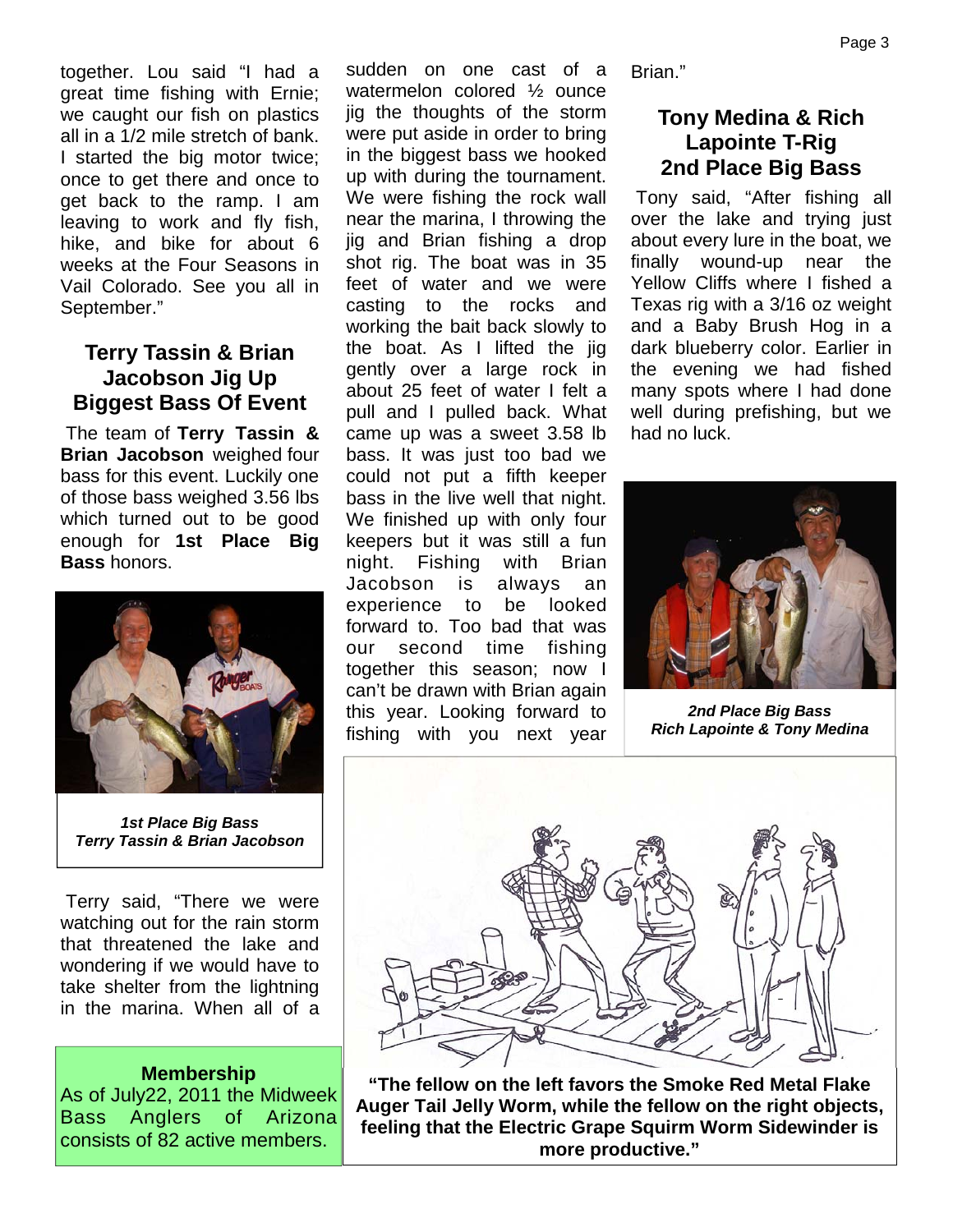We were really glad to get that 3.35 lb bass into the boat. It made the evening more tolerable. At the end of the tournament just as I was approaching the dock, my Q-Beam spot light burned out so that put the finishing touch on our evening."

# **Catfish Good For Goon Fish Pot**

 The **Goon Fish pot** went to **Daniel Elias & Bill Roscher** for Daniel's 5.36 lb catfish.



*Goon Fish Pot Winner Daniel Elias & Bill Roscher*

 Daniel landed the 5.36 lb cat on a jig well north of the launch ramp to win the Goon Fish pot. The fish hit the jig so hard that Daniel remarked to his coangler that he had a big one (bass) on. He did have a big one on but it was a catfish - not a bass! Oh well, the money will still come in handy.

#### **Statistics for the tournament**:

28 men fished 7 hours each, bringing 65 keeper bass to the scales for a total weight of 104.02 pounds with a 3.72 pound average per fisherman. All but two fish were released back into the lake after weighin to fight again another day.



**5 lb Pot:** For the third tournament in a row no one was able to find and land a 5 pounder, so the pot of \$415 will roll over to Saguaro in August. Reports indicate some nice size bass have been caught recently at Saguaro so we should have a shot at breaking our 3 tournament dry spell. Good luck to everyone.

**Goon Fish Pot:** For the second tournament in a row and third time this year a catfish was the winning Goon Fish. Daniel Elias landed a 5.36 lb cat on a jig to win the pot of \$125. Congrats Daniel.

**Super Pot:** The winning team of Brad Woodburn and Steve Baker, with Steve fishing his first tournament with the club, won the Super Pot worth \$135. They take home a total of \$415. Congrats and nice job guys.



#### **Adventures in Towing!**

 I just wanted to give a big thanks to all the guys who stopped to give assistance to me when my truck overheated at the Bartlett Lake turnoff on Wednesday on the way to the lake. There was Lew, Tony, Richie, Ralph, Daniel and others. Tony broke out some baling wire, Lew thinks that it's my fan clutch, Daniel said he broke down at the exact spot with his older truck, Richie showed me that we were wearing the same kind of hat, Ralph towed the trailer the rest of the way to the lake, and John Reichard towed it to his house after the tournament and as soon as my truck is fixed I will go pick it up from him.

 It was heart warming to have all the guys circle the wagons around me. This club is made up of a bunch of great guys and I am happy to belong to this organization!



#### **June Canadian Fishing Trip**

 This is the third consecutive year that we have traveled to Canada for a one week fishing expedition in camp to take on big Northern Pike and Walleye. There were 14 of us who left Milwaukee, June  $10<sup>th</sup>$  for our drive to Red Lake, Ontario. Just prior to crossing the border we made our mandatory stop for liquid refreshment for the week of fishing in Canada. The distance was 850 miles from Milwaukee to Red Lake, Ontario Canada therefore we made an overnight stop at Dryden, Ontario.

 Upon arrival in Red Lake we were met by the lodge owners and loaded everything into the pontoon boat for the shuttle to camp (this is the only way to reach the camp). We were booked for one week at Eagle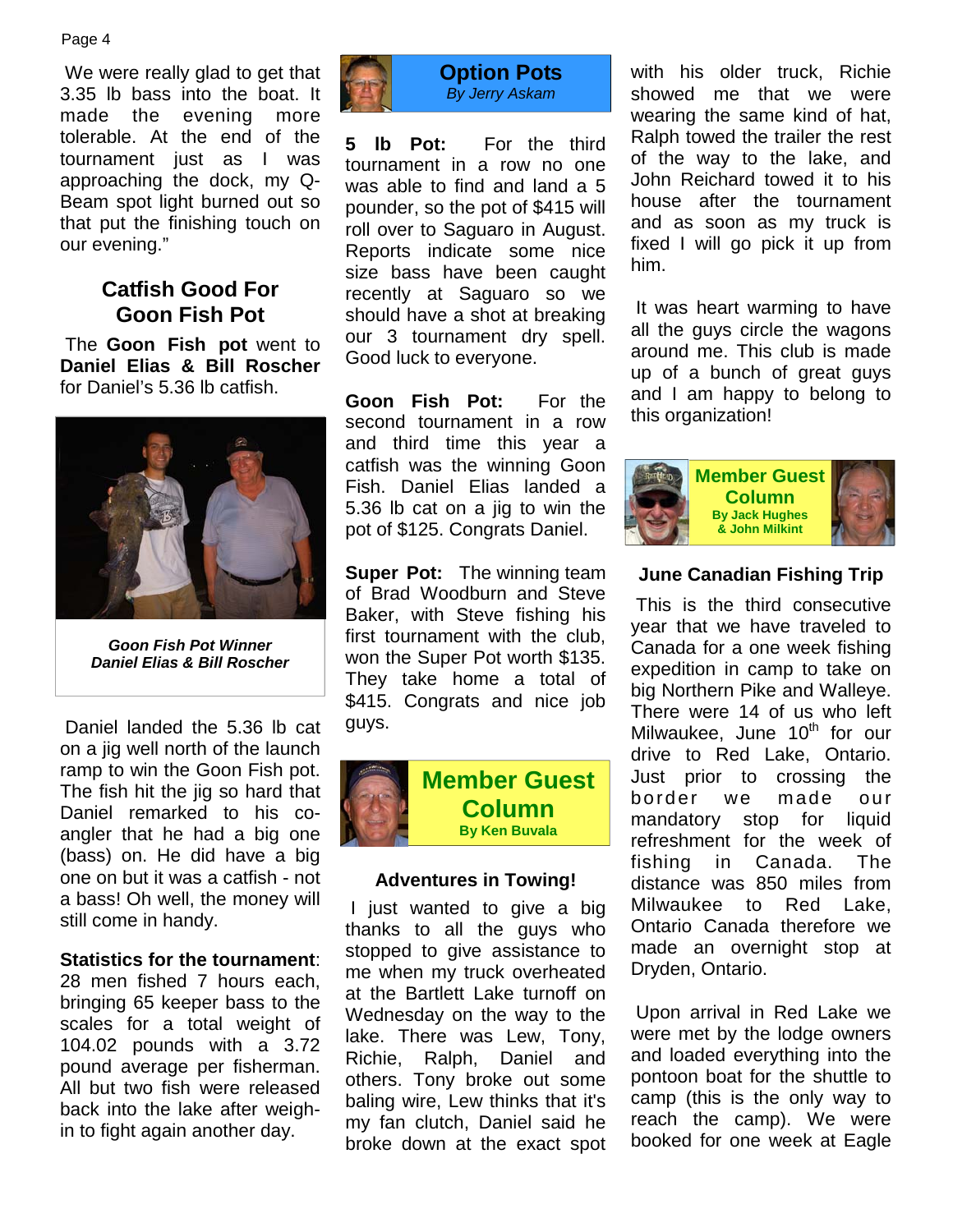Falls Lodge, located on Parker Lake at the water fall. Boats are provided for both Red Lake and Parker Lake. The camp prepares a cooked breakfast and dinner each day, putting out sandwich makings for a lunch on the water. Our boats were aluminum Lund's either 16 or 18 foot powered by four stroke 15/20 horse power Honda motors.

 The weather was much cooler than Arizona in June with the daily temps in the mid 70's and the evenings in the 50's. We only had one day of rain showers so the rain gear which was carried everyday got very little use.

 It didn't take long after arrival for everyone to assemble their equipment and to begin fishing. All Northern's and Walleye were released immediately except some Walleye that were kept for shore lunches (that's about as fresh as Walleye can get).

 There is only one word for the fishing during the week; "*outstanding*"! All fishermen caught triple digits of fish during the week. One evening while fishing a small creek running into the lake John caught 11 Northern's on consecutive casts and I caught 9 on consecutive casts.

 Fishing for Northern's was primarily with artificial baits, 10- 14 inch swim baits, spinners, MEEP's spinners, top water lures, and crank baits with 20 pound steel leaders on 17 pound fluorocarbon. Walleye's were mostly caught on leech's and night crawlers. If you decide to fish for Northern's be prepared for the complete destruction of your lures. Northern's with their big teeth and hard hits completely destroy spinners after not more than six hits and one of our Zara Spooks was bitten in two on the second hit.

 Naturally we had a pot for the largest Northern and Walleye of the week. John Milkint won the largest Northern with a 43 ¾ inch monster, which according to the conversion chart weighed between 21 and 22 pounds.



 The big Northern is another good fish story. On Sunday, we were fishing together and while John had on a ¼ ounce jig tipped with a leech fishing for Walleye, Jack was throwing a large crank bait for Northern's. The Northern must have wanted a small appetizer first and picked up the small jig causing quite a battle on 8 pound test line and medium spinning rod. Your Midweek team got him into the landing net and after taking pictures returned him to fight another day. That fish held up all week and took the Northern half of the money pot.

 One afternoon Jack entered a small cove with water averaging two feet deep and crystal clear, excellent cover and started throwing a top water spook and managed to catch seven Northern's in about two hours all between 33 and 40 inches. With the clear shallow water you could see the Northern's darting out of the brush from 15-20 feet away to take the lure at incredible speed. The only way to describe a Northern that size coming out of the water to take a top water lure in two feet or less is "heart stopping" or one of the great "thrills of fishing".



 We have already made our reservation for next June. Cost for a weeks fishing, all meals, lodging and gas for the boats at Eagle Falls Lodge is only \$750.00 for the week. The fishing license in Canada is a p p r o x i m a t e l y \$ 26.50 depending on the exchange rate.

 Upon returning home we both concluded it was a wonderful fishing trip and set our goal for next year to take at least one 50 inch Northern, with our hopes and dreams of multiple huge Northern's dancing in our minds.

#### Page 5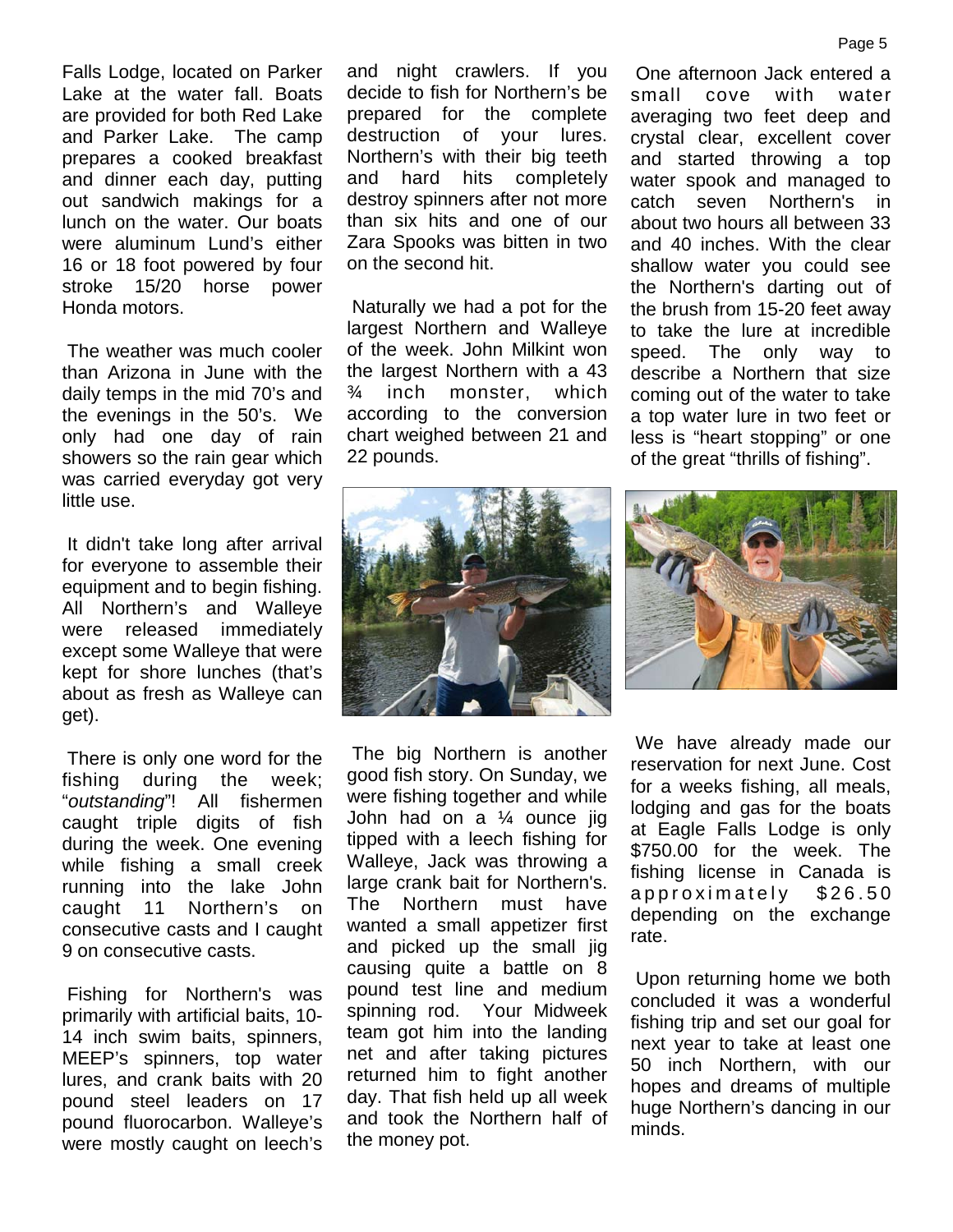#### **FILLER MATERIAL!**

#### **They Walk Among Us!**

\* Some guy bought a new fridge for his house. To get rid of his old fridge, he put it in his front yard and hung a sign on it saying: 'Free to good home. You want it, you take it.' For three days the fridge sat there without anyone looking twice. He eventually decided that people were too mistrustful of this deal. So he changed the sign to read: 'Fridge for sale \$50.'

The next day someone stole it!

 They walk amongst us! - - - - - - - -

\* I stopped at Mc Donald's and ordered some fries. The girl behind the counter said "Would you like some fries with that?"

They walk among us!

- - - - - - - - \* One day I was walking down the beach with some friends when someone shouted 'Look at that dead bird!' Someone looked up at the sky and said 'where?'

- - - - - - - -

They walk among us!

\* While looking at a house, my brother asked the estate agent which direction was north because he didn't want the sun waking him up every morning. She asked, 'Does the sun rise in the north?' My brother explained that the sun rises in the east and has for sometime. She shook her head and said, 'Oh, I don't keep up with all that stuff.'

They Walk Among Us!

#### **About Growing Older**

First ~ Eventually you will reach a point when you stop lying about your age and start bragging about it.

Second  $\sim$  The older we get, the fewer things seem worth waiting in line for.

Third  $\sim$  Some people try to turn back their odometers. Not me; I want people to know 'why' I look this way. I've traveled a long way, and some of the roads weren't paved.

Fourth  $\sim$  When you are dissatisfied and would like to go back to youth, think of Algebra.

Fifth  $\sim$  You know you are getting old when everything either dries up or leaks.

 Sixth ~ I don't know how I got over the hill without getting to the top.

Seventh  $\sim$  One of the many things no one tells you about aging is that it's such a nice change from being young.

Eighth  $\sim$  One must wait until evening to see how splendid the day has been.

Ninth ~ Being young is beautiful, but being old is comfortable.

Tenth  $\sim$  Long ago, when men cursed and beat the ground with sticks, it was called witchcraft. Today it's called golf.

And, finally  $\sim$  If you don't learn to laugh at trouble, you won't have anything to laugh at when you're old.

#### **Eleven Lines To Make You Smile**

1. My husband and I divorced over religious differences. He thought he was God and I didn't.

 2. I don't suffer from insanity; I enjoy every minute of it.

 3. Some people are alive only because it's illegal to kill them.

 4. I used to have a handle on life, but it broke.

 5. Don't take life too seriously; No one gets out alive.

 6. You're just jealous because the voices only talk to me

 7. Beauty is in the eye of the beer holder.

 8. Earth is the insane asylum for the universe.

 9. I'm not a complete idiot -- Some parts are just missing.

 10. Out of my mind. Back in five minutes.

11. NyQuil, the stuffy, sneezy, why-the-heck-is-the-roomspinning medicine.

Appreciate every single thing you have, especially your friends! Life is too short and friends are too few!

#### **Things You'll Never Hear A Real Bass Fisherman Say**

"No, I won't be fishing in that tournament this weekend. I need to help my wife pick out new wallpaper for the bathroom."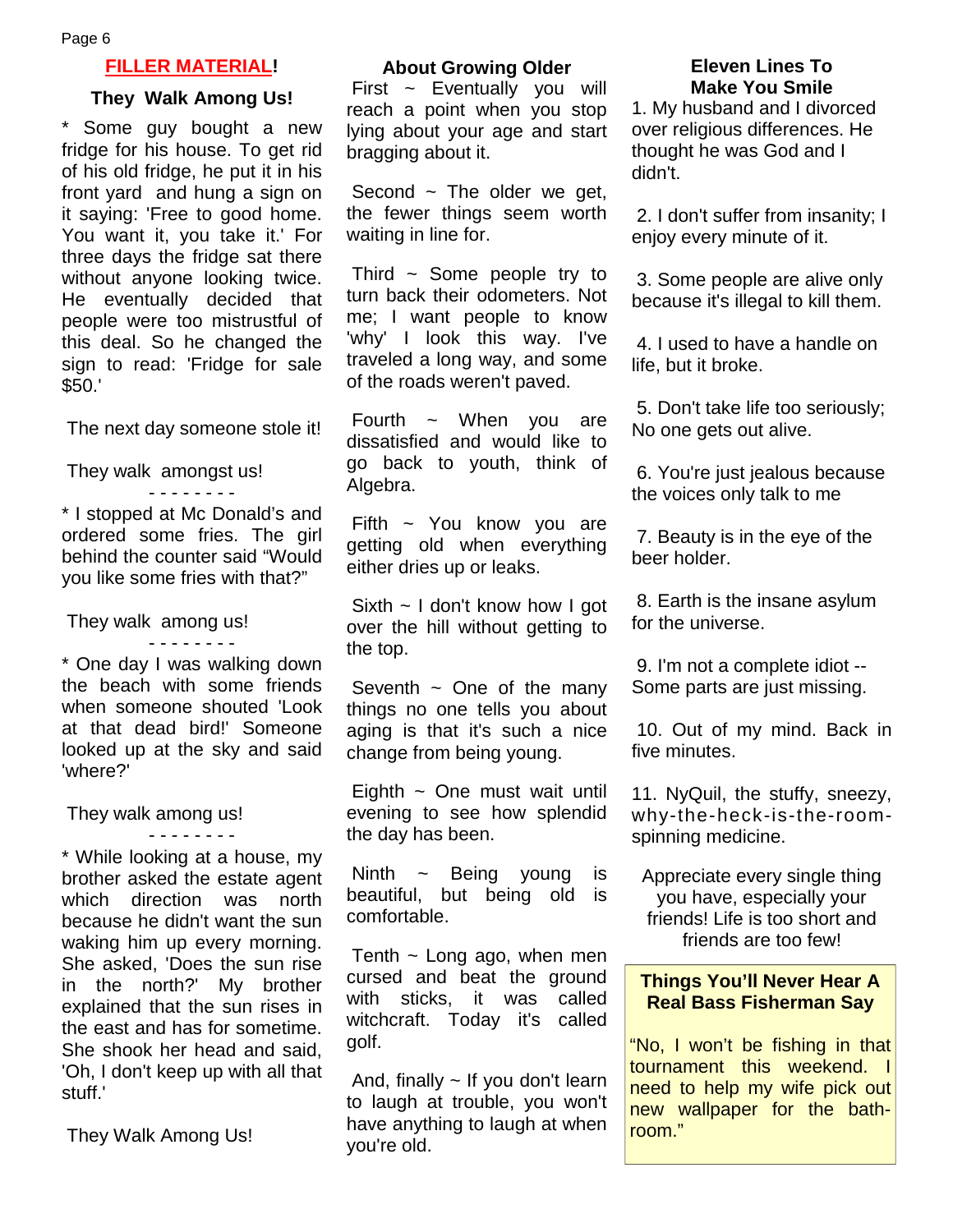# Photo Scrapbook - Lake Bartlett - July 20, 2011